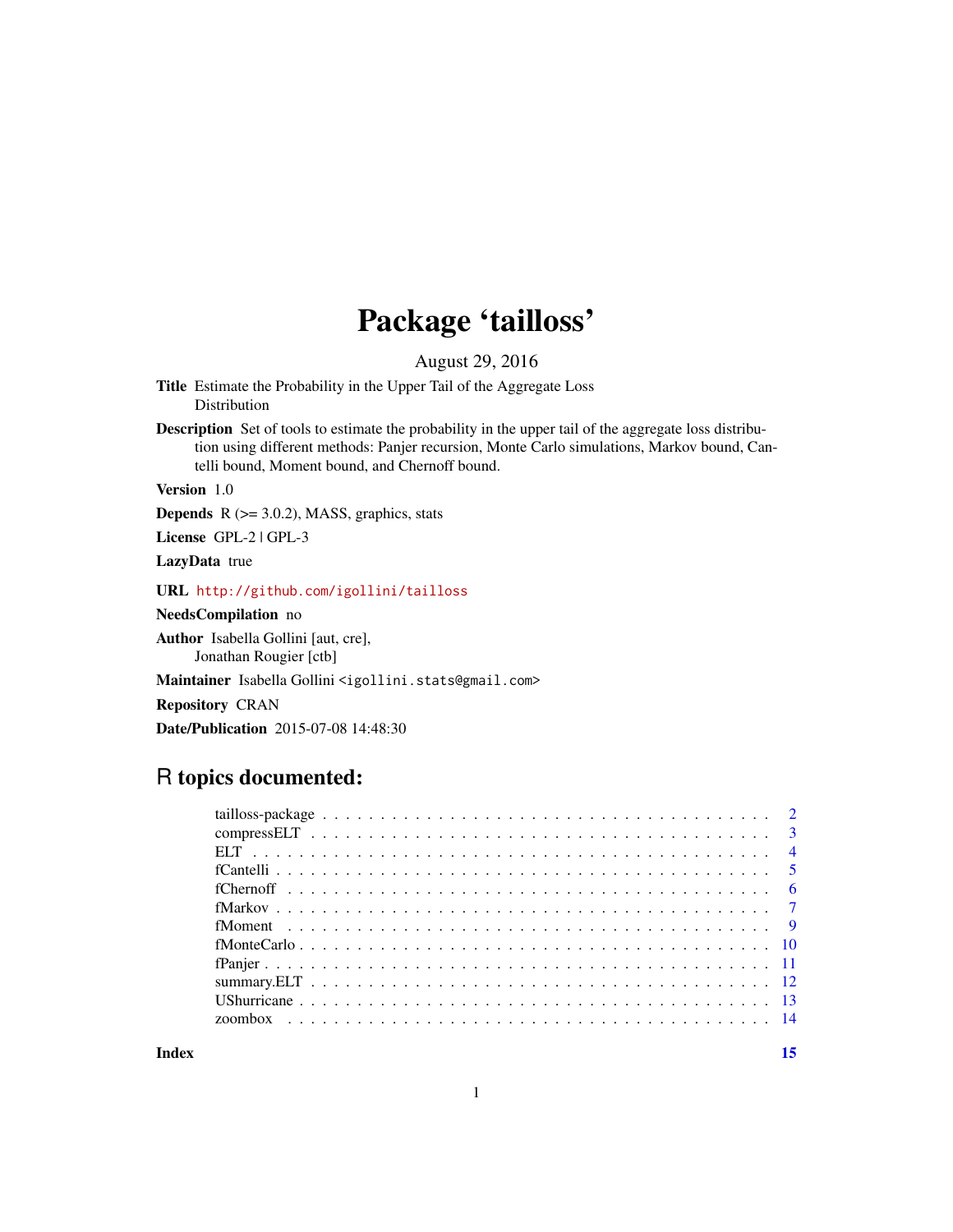<span id="page-1-0"></span>tailloss-package *Evaluate the Probability in the Upper Tail of the Aggregate Loss Distribution*

#### Description

Evaluate the probability in the upper tail of the aggregate loss distribution using different methods: Panjer recursion, Monte Carlo simulations, Markov bound, Cantelli bound, Moment bound, and Chernoff bound.

## Details

The package tailloss contains functions to estimate the exceedance probability curve of the aggregated losses. There are two 'exact' approaches: Panjer recursion and Monte Carlo simulations, and four approaches producing upper bounds: the Markov bound, the Cantelli bound, the Moment bound, and the Chernoff bound. The upper bounds are useful and effective when the number of events in the catalogue is large, and there is interest in estimating the exceedance probabilities of exceptionally high losses.

#### Author(s)

Isabella Gollini <isabella.gollini@bristol.ac.uk>, and Jonathan Rougier.

This work was supported by the Natural Environment Research Council [Consortium on Risk in the Environment: Diagnostics, Integration, Benchmarking, Learning and Elicitation (CREDIBLE); grant number NE/J017450/1]

#### References

Gollini, I., and Rougier, J. C. (2015), "Rapidly bounding the exceedance probabilities of high aggregate losses", <http://arxiv.org/abs/1507.01853>.

#### Examples

data(UShurricane)

# Compress the table to millions of dollars

```
USh.m <- compressELT(ELT(UShurricane), digits = -6)
s < -seq(1, 40)EPC <- matrix(NA, length(s), 6)
colnames(EPC) <- c("Panjer", "MonteCarlo", "Markov",
"Cantelli", "Moment", "Chernoff")
EPC[, 1] <- fPanjer(USh.m, s = s)[, 2]
EPC[, 2] \leftarrow fMonteCarlo(USh.m, s = s)[, 2]EPC[, 3] <- fMarkov(USh.m, s = s)[, 2]
EPC[, 4] <- fCantelli(USh.m, s = s)[, 2]
EPC[, 5] \le- fMoment(USh.m, s = s)[, 2]
EPC[, 6] <- fChernoff(USh.m, s = s)[, 2]
```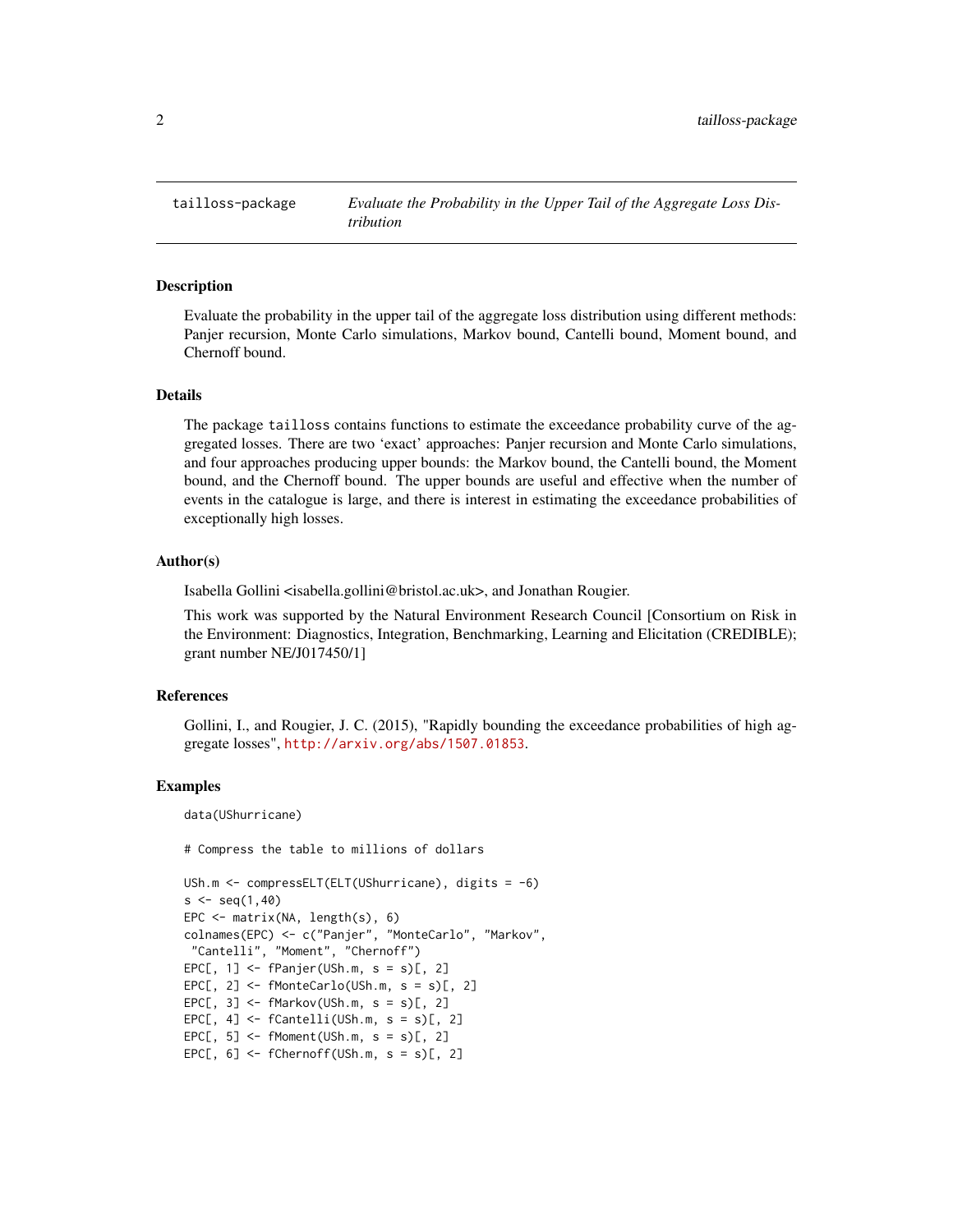## <span id="page-2-0"></span>compressELT 3

```
matplot(s, EPC, type = "l", lwd = 2, xlab = "s", ylim = c(0, 1), lty = 1:6,
  ylab = expression(plain(Pr)(S>=s)), main = "Exceedance Probability Curve")
zoombox(s, EPC, x0 = c(30, 40), y0 = c(0, .1), y1 = c(.3, .6), type = "1",
  1wd = 2, 1ty = 1:6legend("topright", legend = colnames(EPC), lty = 1:6, col = 1:6, lwd = 2)
EPCcap <- matrix(NA, length(s), 6)
colnames(EPCcap) <- c("Panjer", "MonteCarlo", "Markov",
 "Cantelli", "Moment", "Chernoff")
EPCcap[, 1] <- fPanjer(USh.m, s = s, theta = 2, cap = 5)[, 2]
EPCcap[, 2] <- fMonteCarlo(USh.m, s = s, theta = 2, cap = 5)[, 2]
EPCcap[, 3] <- fMarkov(USh.m, s = s, theta = 2, cap = 5)[, 2]
EPCcap[, 4] \leq fCantelli(USh.m, s = s, theta = 2, cap = 5)[, 2]
EPCcap[, 5] <- fMoment(USh.m, s = s, theta = 2, cap = 5)[, 2]
EPCcap[, 6] <- fChernoff(USh.m, s = s, theta = 2, cap = 5)[, 2]
matplot(s, EPCcap, type = "l", lwd = 2, xlab = "s", ylim = c(0, 1), lty = 1:6,
  ylab = expression(plain(Pr)(S>=s)), main = "Exceedance Probability Curve")
zoombox(s, EPCcap, x0 = c(30, 40), y0 = c(0, .1), y1 = c(.3, .6), type = "1",
  1wd = 2, 1ty = 1:6legend("topright", legend = colnames(EPC), lty = 1:6, col = 1:6, lwd = 2)
```
compressELT *Compress the event loss table*

### Description

Function to merge losses of the same amount adding up their corresponding occurrence rates, and to round the losses to the 10^digits integer value.

#### Usage

 $compressELT(ELT, digits = 0)$ 

#### Arguments

| ELT    | Data frame containing two numeric columns. The column Loss contains the<br>expected losses from each single occurrence of event. The column Rate contains<br>the arrival rates of a single occurrence of event.                                                                                                                                                                    |
|--------|------------------------------------------------------------------------------------------------------------------------------------------------------------------------------------------------------------------------------------------------------------------------------------------------------------------------------------------------------------------------------------|
| digits | Integer. It specifies the rounding of the losses to the $10^{\circ}$ digits integer value<br>of the event loss table. digits $\lt 0$ decreases the precision of the calculation,<br>but considerably decreases the time to perform it. If digits $= 0$ it only merges<br>the losses of the same amount adding up their corresponding rates. The default<br>value is digits $= 0$ . |

## Value

Data frame containg two numeric columns. The column Loss contains the expected losses from each single occurrence of event. The column Rate contains the arrival rates of a single occurrence of event.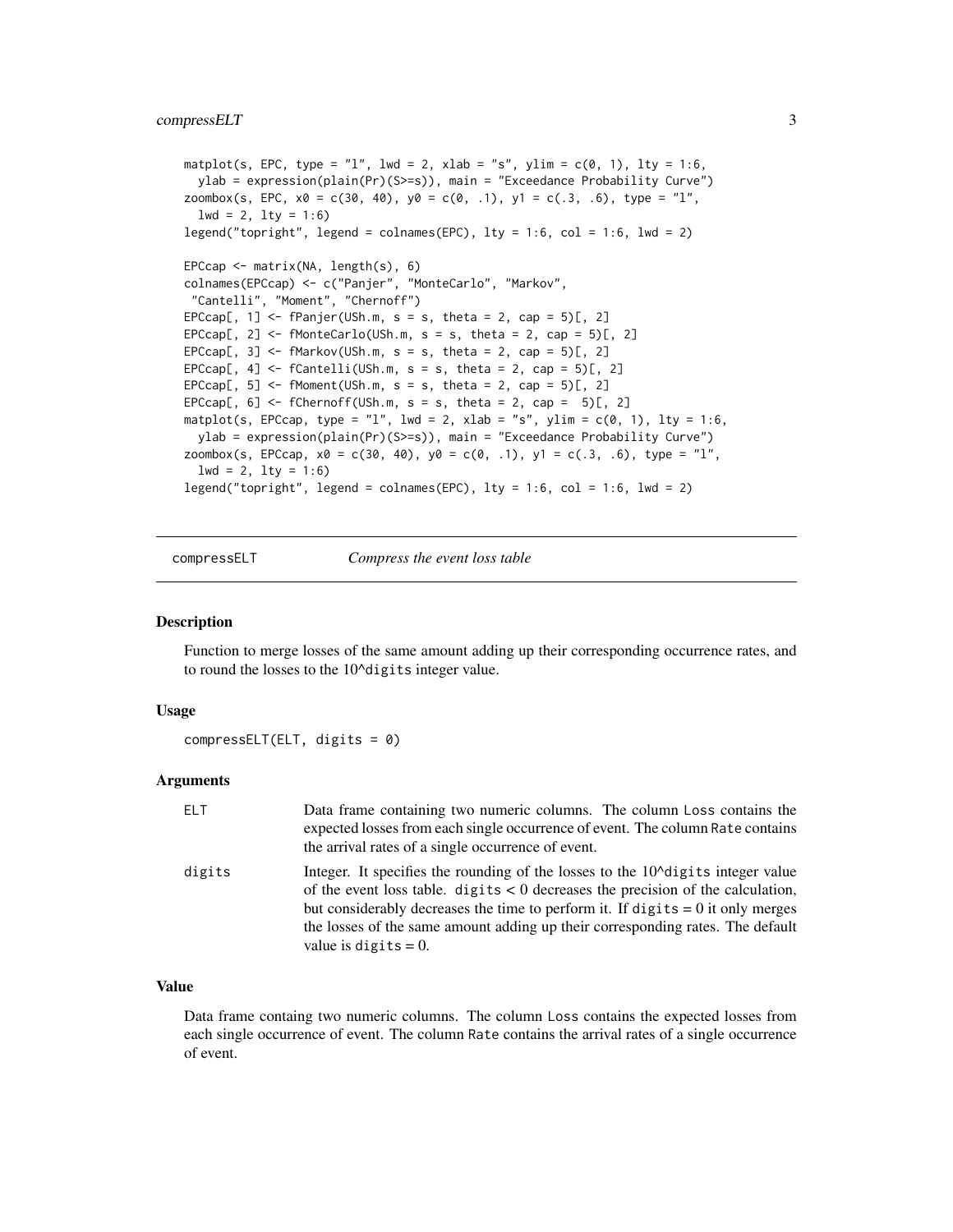## <span id="page-3-0"></span>Examples

data(UShurricane)

```
# Compress the table to thousands of dollars
USh.k <- compressELT(ELT(UShurricane), digits = -3)
summary(USh.k)
# Compress the table to millions of dollars
USh.m <- compressELT(ELT(UShurricane), digits = -6)
summary(USh.m)
```
## ELT *Event Loss Table*

## Description

Function to create an ELT object

#### Usage

 $ELT(X = NULL, Rate = NULL, Loss = NULL, ID = NULL)$ 

## Arguments

| X    | Data frame containing at least two numeric columns. The column Loss contains<br>the expected losses from each single occurrence of event. The column Rate |
|------|-----------------------------------------------------------------------------------------------------------------------------------------------------------|
|      | contains the arrival rates of a single occurrence of event.                                                                                               |
| Rate | Positive numeric vector of arrival rates                                                                                                                  |
| Loss | Positive numeric vector of losses                                                                                                                         |
| ΙD   | Vector event ID.                                                                                                                                          |

## Value

An object ELT, a data frame with 3 columns. The column ID contains the ID of each event. The column Rate contains the arrival rates of a single occurrence of event. The column Loss contains the expected losses from each single occurrence of event.

## See Also

[data.frame](#page-0-0)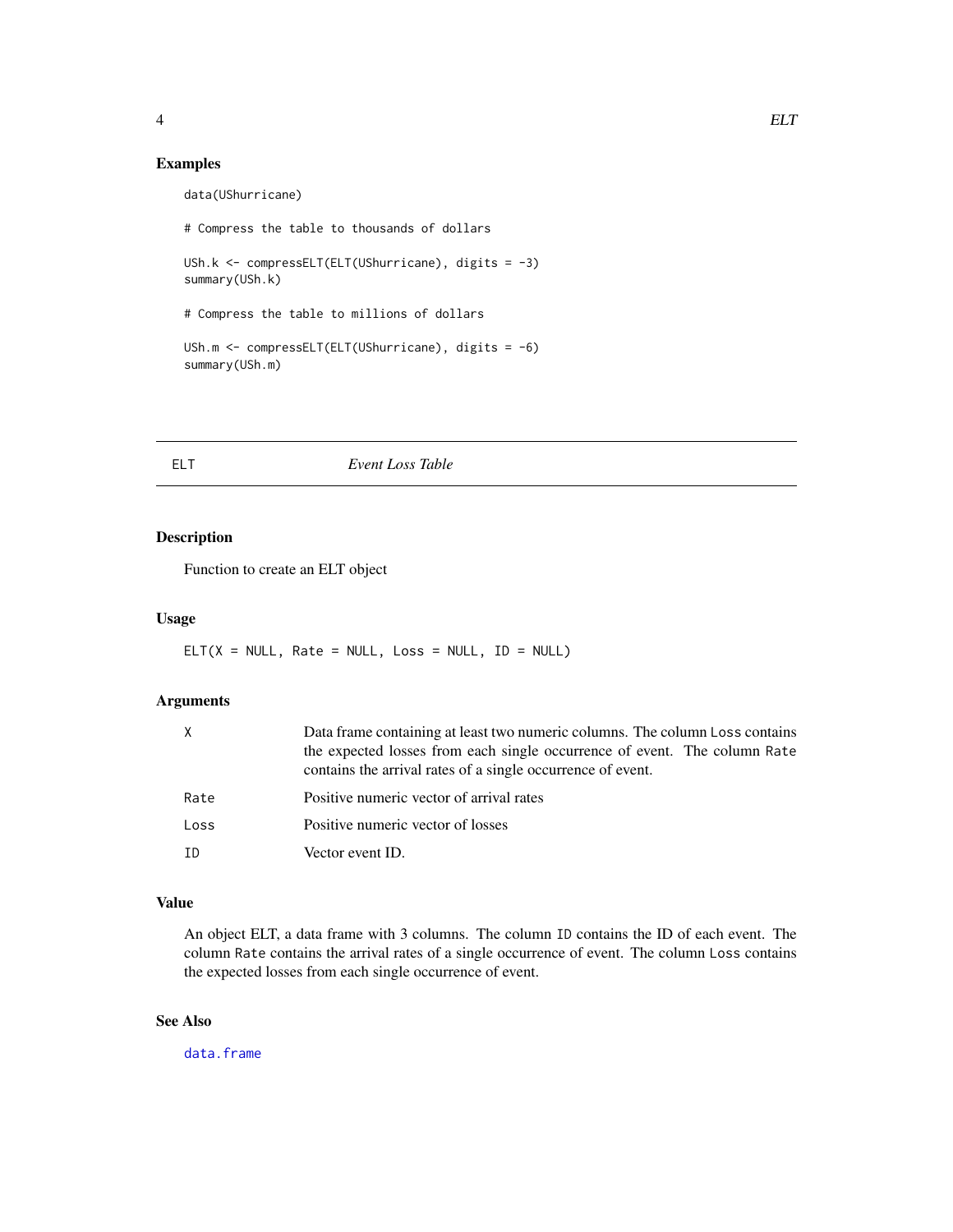#### <span id="page-4-0"></span>fCantelli 5

## Examples

```
rate <-c(.1, .02, .05)loss \leftarrow c(2, 5, 7)ELT(Rate = rate, Loss = loss)
# Same as
rl <- data.frame(Rate = rate, Loss = loss)
ELT(r1)
```
fCantelli *Cantelli Bound.*

## Description

Function to bound the total losses via the Cantelli inequality.

## Usage

fCantelli(ELT, s,  $t = 1$ , theta = 0, cap = Inf)

## Arguments

| ELT   | Data frame containing two numeric columns. The column Loss contains the<br>expected losses from each single occurrence of event. The column Rate contains<br>the arrival rates of a single occurrence of event. |
|-------|-----------------------------------------------------------------------------------------------------------------------------------------------------------------------------------------------------------------|
| -S    | Scalar or numeric vector containing the total losses of interest.                                                                                                                                               |
| t     | Scalar representing the time period of interest. The default value is $t = 1$ .                                                                                                                                 |
| theta | Scalar containing information about the variance of the Gamma distribution:<br>$sd[X] = x*$ theta. The default value is theta = 0: the loss associated to an<br>event is considered as a constant.              |
| cap   | Scalar representing the level of truncation of the Gamma distribution, i.e. the<br>maximum possible loss caused by a single event. The default value is $cap = Inf$ .                                           |

#### Details

Cantelli's inequality states:

$$
\Pr(S \ge s) \le \frac{\sigma^2}{\sigma^2 + (s - \mu)^2} \quad \text{for } s \ge \mu,
$$

where  $\mu = E[S]$  and  $\sigma^2 = Var[S] < \infty$  are the mean and the variance of the distribution of S.

## Value

A numeric matrix, containing the pre-specified losses s in the first column and the upper bound for the exceedance probabilities in the second column.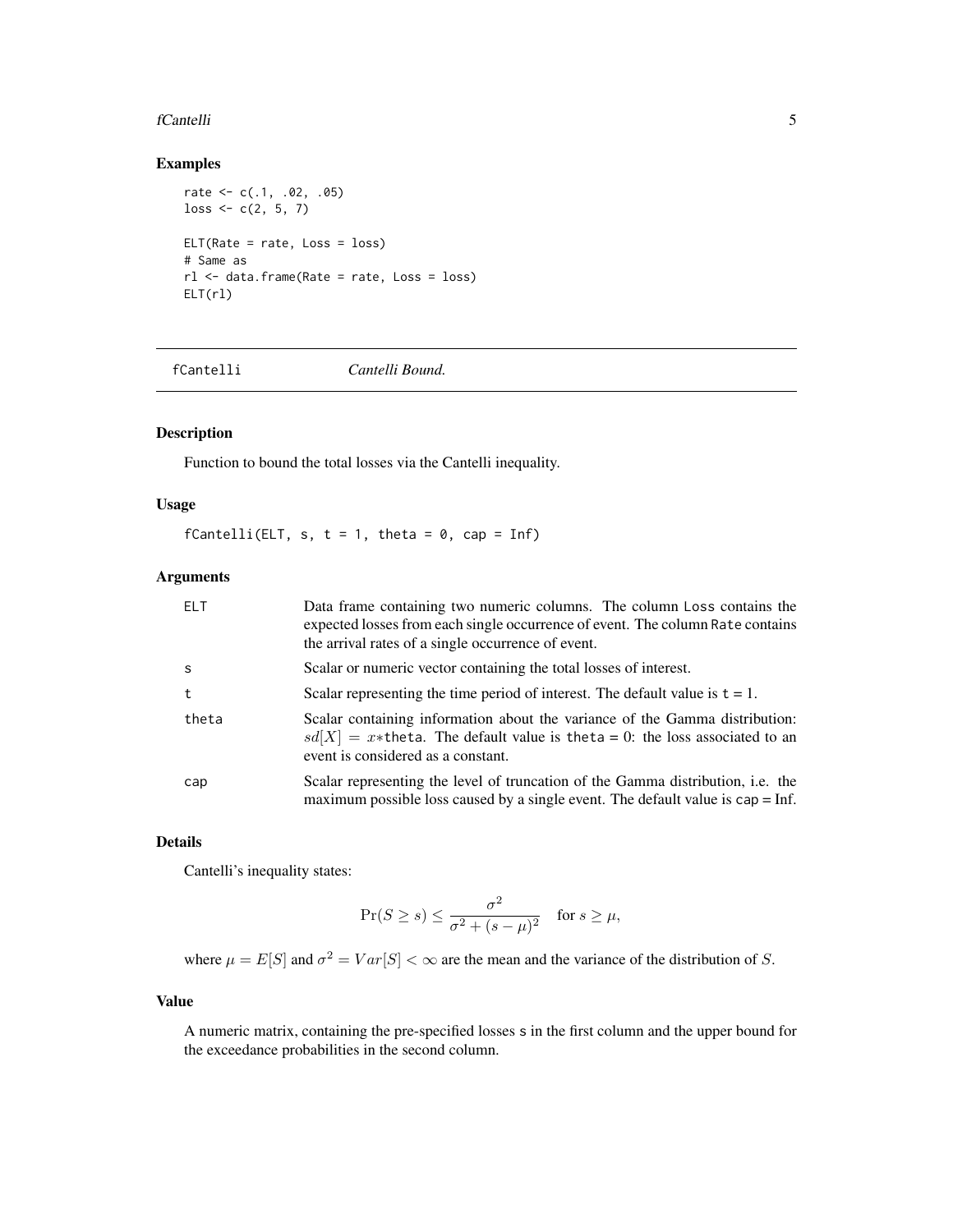## Examples

data(UShurricane)

# Compress the table to millions of dollars

```
USh.m <- compressELT(ELT(UShurricane), digits = -6)
EPC.Cantelli <- fCantelli(USh.m, s = 1:40)
plot(EPC.Cantelli, type = "l", ylim = c(0, 1))
# Assuming the losses follow a Gamma with E[X] = x, and Var[X] = 2 \times xEPC.Cantelli.Gamma \leq fCantelli(USh.m, s = 1:40, theta = 2, cap = 25)
EPC.Cantelli.Gamma
plot(EPC.Cantelli.Gamma, type = "l")
# Compare the two results:
plot(EPC.Cantelli, type = "l", main = "Exceedance Probability Curve", ylim = c(0, 1))
lines(EPC.Cantelli.Gamma, col = 2, lty = 2)
legend("topright", c("Dirac Delta", expression(paste("Gamma(",
alpha[i] == 1 / theta^2, ", ", beta[i] ==1 / (x[i] * theta^2), ")", " cap =", 5))),
1wd = 2, 1ty = 1:2, col = 1:2)
```
fChernoff *Chernoff Bound.*

#### Description

Function to bound the total losses via the Chernoff inequality.

#### Usage

```
fChernoff(ELT, s, t = 1, theta = 0, cap = Inf, nk = 1001,
  verbose = FALSE)
```
#### **Arguments**

| <b>ELT</b> | Data frame containing two numeric columns. The column Loss contains the<br>expected losses from each single occurrence of event. The column Rate contains<br>the arrival rates of a single occurrence of event. |
|------------|-----------------------------------------------------------------------------------------------------------------------------------------------------------------------------------------------------------------|
| S          | Scalar or numeric vector containing the total losses of interest.                                                                                                                                               |
| t          | Scalar representing the time period of interest. The default value is $t = 1$ .                                                                                                                                 |
| theta      | Scalar containing information about the variance of the Gamma distribution:<br>$sd[X] = x*$ the ta. The default value is the ta = 0: the loss associated to an<br>event is considered as a constant.            |
| cap        | Scalar representing the financial cap on losses for a single event, i.e. the maxi-<br>mum possible loss caused by a single event. The default value is $cap = Inf$ .                                            |
| nk         | Number of optimisation points.                                                                                                                                                                                  |
| verbose    | Logical. If TRUE attaches the minimising index. The default is verbose $=$<br>FALSE.                                                                                                                            |

<span id="page-5-0"></span>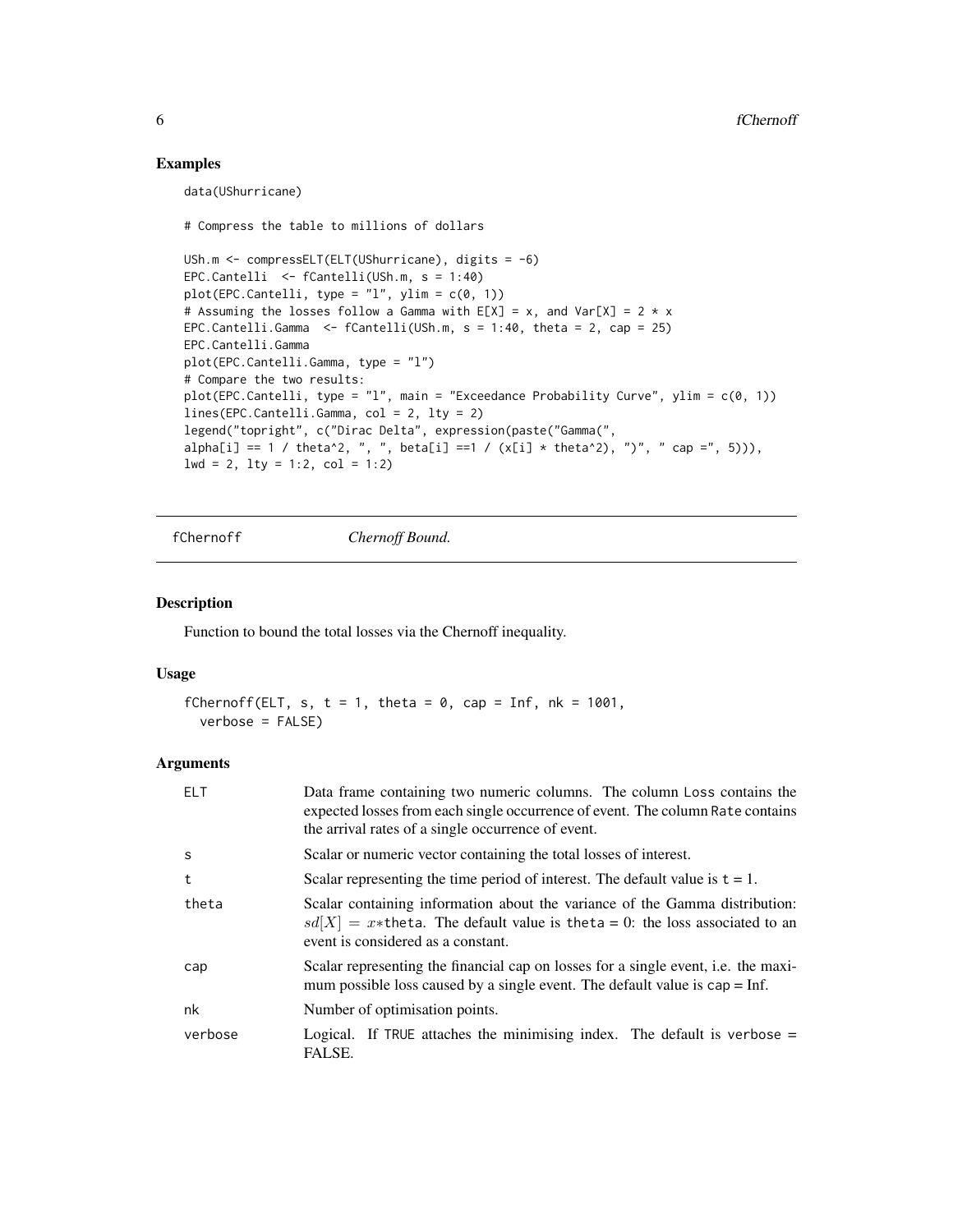#### <span id="page-6-0"></span>fMarkov 7

## Details

Chernoff's inequality states:

$$
\Pr(S \ge s) \le \inf_{k>0} e^{-ks} M_S(k)
$$

where  $M_S(k)$  is the Moment Generating Function (MGF) of the total loss S. The fChernoff function optimises the bound over a fixed set of nk discrete values.

#### Value

A numeric matrix, containing the pre-specified losses s in the first column and the upper bound for the exceedance probabilities in the second column.

#### Examples

data(UShurricane)

# Compress the table to millions of dollars

```
USh.m <- compressELT(ELT(UShurricane), digits = -6)
EPC.Chernoff <- fChernoff(USh.m, s = 1:40)
EPC.Chernoff
plot(EPC.Chernoff, type = "l", ylim = c(0, 1))# Assuming the losses follow a Gamma with E[X] = x, and Var[X] = 2 * x
EPC.Chernoff.Gamma \leq fChernoff(USh.m, s = 1:40, theta = 2, cap = 5)
EPC.Chernoff.Gamma
plot(EPC.Chernoff.Gamma, type = "l", ylim = c(0, 1))# Compare the two results:
plot(EPC.Chernoff, type = "1", main = "Exceedance Probability Curve", ylim = c(0, 1))
lines(EPC.Chernoff.Gamma, col = 2, lty = 2)
legend("topright", c("Dirac Delta", expression(paste("Gamma(",
alpha[i] == 1 / theta^2, ", ", beta[i] ==1 / (x[i] * theta^2), ")', " cap =", 5))),
1wd = 2, 1ty = 1:2, col = 1:2)
```
fMarkov *Markov Bound.*

#### Description

Function to bound the total losses via the Markov inequality.

## Usage

```
fMarkov(ELT, s, t = 1, theta = 0, cap = Inf)
```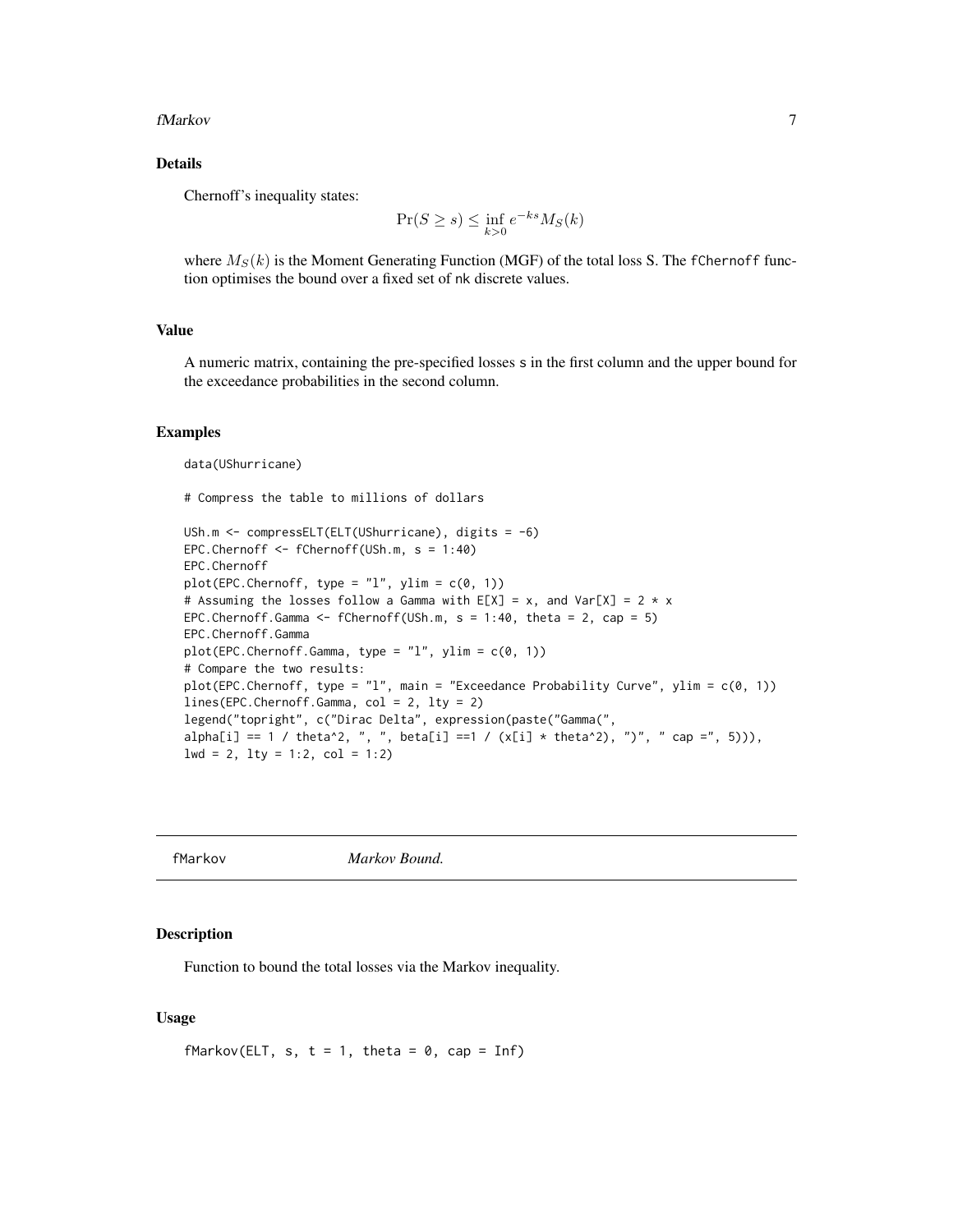#### **Arguments**

| FI <sub>T</sub> | Data frame containing two numeric columns. The column Loss contains the<br>expected losses from each single occurrence of event. The column Rate contains<br>the arrival rates of a single occurrence of event. |
|-----------------|-----------------------------------------------------------------------------------------------------------------------------------------------------------------------------------------------------------------|
| S               | Scalar or numeric vector containing the total losses of interest.                                                                                                                                               |
| t               | Scalar representing the time period of interest. The default value is $t = 1$ .                                                                                                                                 |
| theta           | Scalar containing information about the variance of the Gamma distribution:<br>$sd[X] = x*$ theta. The default value is theta = 0: the loss associated to an<br>event is considered as a constant.              |
| cap             | Scalar representing the financial cap on losses for a single event, i.e. the maxi-<br>mum possible loss caused by a single event. The default value is $cap = Inf$ .                                            |

## Details

Cantelli's inequality states:

$$
\Pr(S \ge s) \le \frac{E[S]}{s}
$$

#### Value

A numeric matrix, containing the pre-specified losses s in the first column and the upper bound for the exceedance probabilities in the second column.

#### Examples

```
data(UShurricane)
# Compress the table to millions of dollars
USh.m <- compressELT(ELT(UShurricane), digits = -6)
EPC.Markov <- fMarkov(USh.m, s = 1:40)
plot(EPC.Markov, type = "l", ylim = c(0, 1))# Assuming the losses follow a Gamma with E[X] = x, and Var[X] = 2 \times xEPC.Markov.Gamma <- fMarkov(USh.m, s = 1:40, theta = 2, cap = 5)EPC.Markov.Gamma
plot(EPC.Markov.Gamma, type = "l", ylim = c(0, 1))
# Compare the two results:
plot(EPC.Markov, type = "l", main = "Exceedance Probability Curve", ylim = c(\emptyset,1))
lines(EPC.Markov.Gamma, col = 2, lty = 2)
legend("topright", c("Dirac Delta", expression(paste("Gamma(",
alpha[i] == 1 / theta^2, ", ", beta[i] ==1 / (x[i] * theta^2), ")", " cap =", 5))),
1wd = 2, 1ty = 1:2, col = 1:2)
```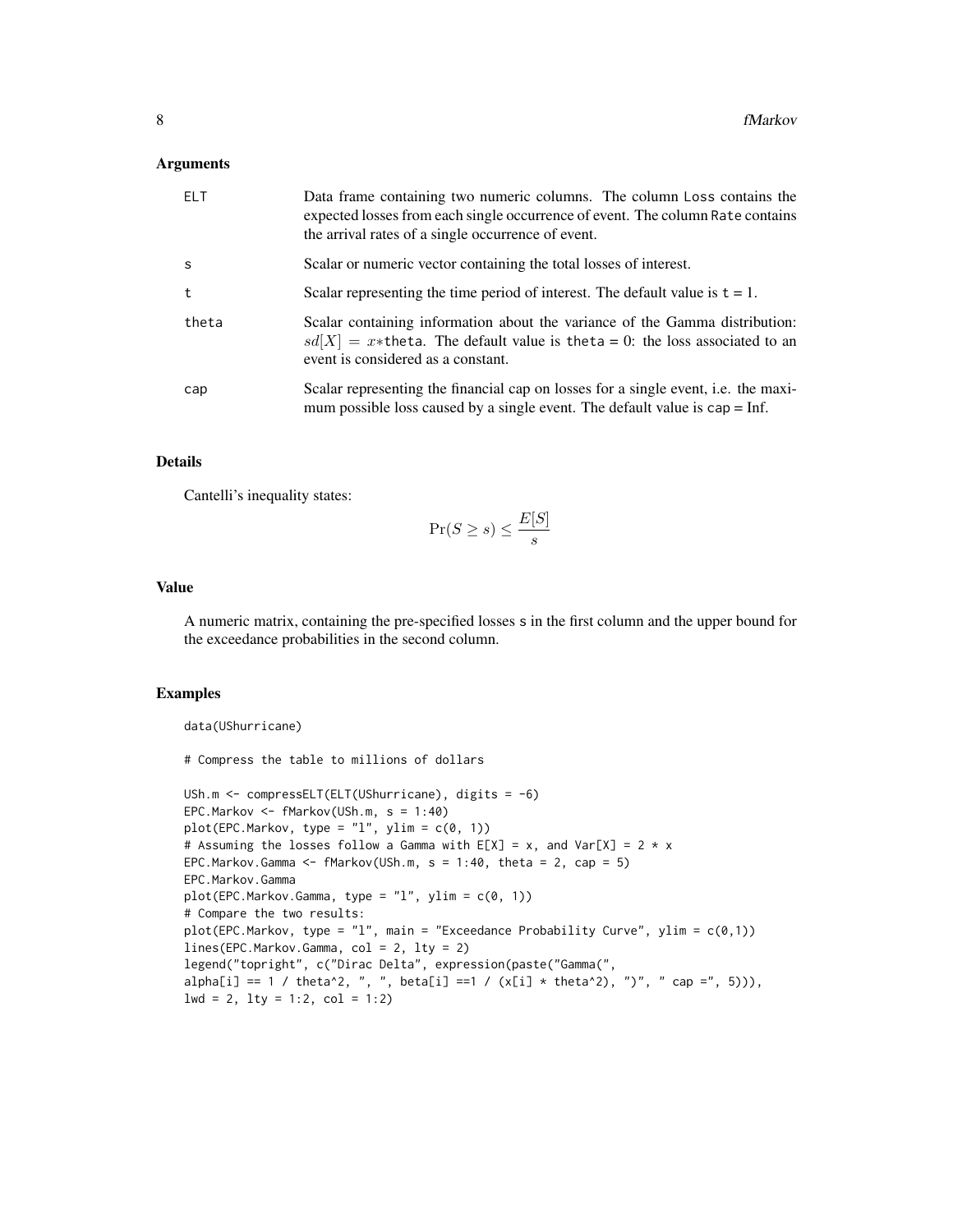<span id="page-8-0"></span>

## Description

Function to bound the total losses via the Moment inequality.

### Usage

fMoment(ELT, s,  $t = 1$ , theta = 0, cap = Inf, verbose = FALSE)

## Arguments

| FI <sub>T</sub> | Data frame containing two numeric columns. The column Loss contains the<br>expected losses from each single occurrence of event. The column Rate contains<br>the arrival rates of a single occurrence of event. |
|-----------------|-----------------------------------------------------------------------------------------------------------------------------------------------------------------------------------------------------------------|
| S               | Scalar or numeric vector containing the total losses of interest.                                                                                                                                               |
| t               | Scalar representing the time period of interest. The default value is $t = 1$ .                                                                                                                                 |
| theta           | Scalar containing information about the variance of the Gamma distribution:<br>$sd[X] = x*$ theta. The default value is theta = 0: the loss associated to an<br>event is considered as a constant.              |
| cap             | Scalar representing the financial cap on losses for a single event, i.e. the maxi-<br>mum possible loss caused by a single event. The default value is $cap = Inf$ .                                            |
| verbose         | Logical. If TRUE attaches the minimising index. The default is verbose $=$<br>FALSE.                                                                                                                            |

## Details

Moment inequality states:

$$
\Pr(S \ge s) \le \min_{k=1,2...} \frac{E(S^k)}{s^k}
$$

where  $E(S^k)$  is the k-th moment of the total loss S distribution.

## Value

A numeric matrix, containing the pre-specified losses s in the first column and the upper bound for the exceedance probabilities in the second column.

## Examples

```
data(UShurricane)
# Compress the table to millions of dollars
USh.m <- compressELT(ELT(UShurricane), digits = -6)
EPC.Moment <- fMoment(USh.m, s = 1:40)
```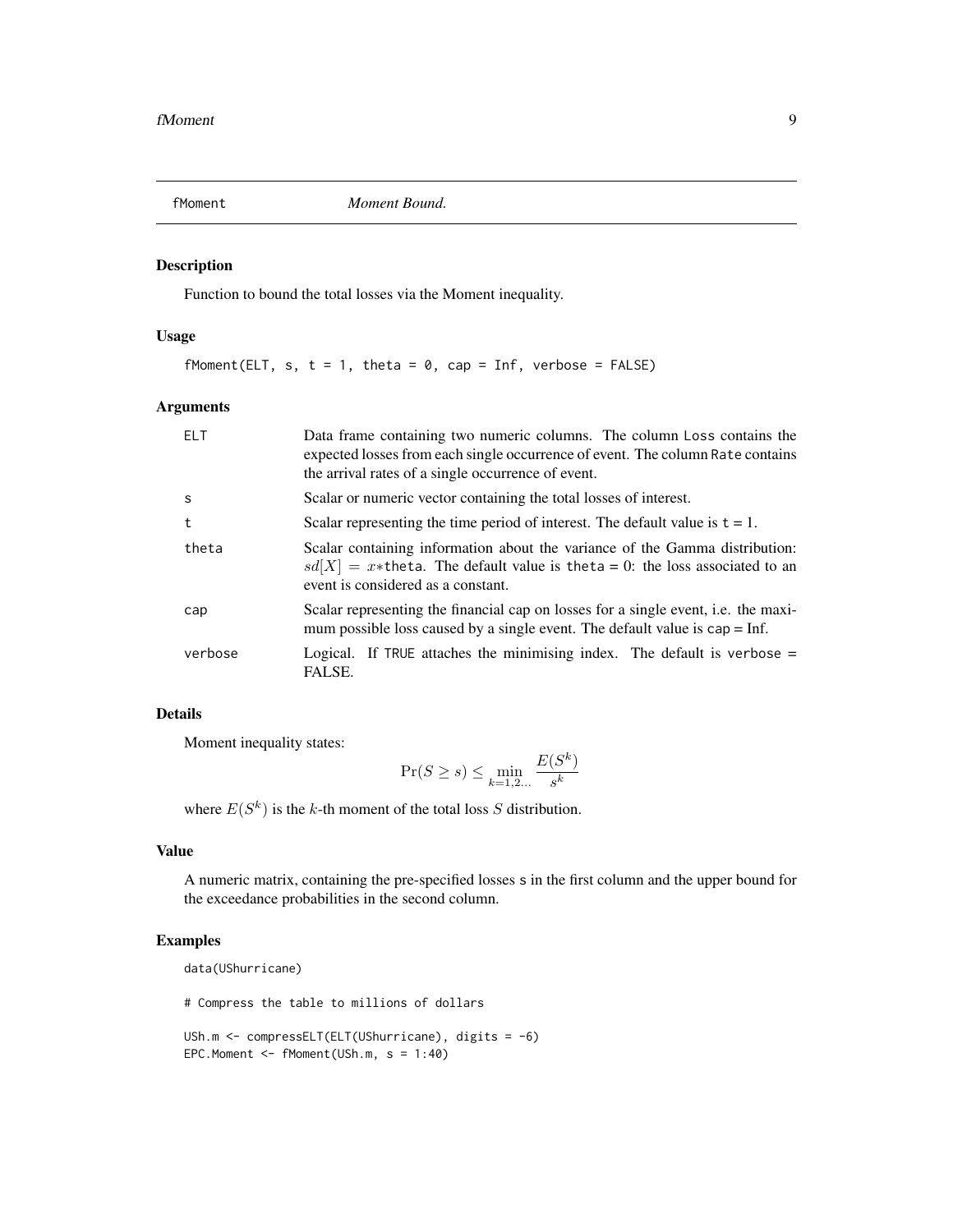```
EPC.Moment
plot(EPC.Moment, type = "l", ylim = c(0, 1))# Assuming the losses follow a Gamma with E[X] = x, and Var[X] = 2 \times xEPC. Moment. Gamma \leq fMoment (USh.m, s = 1:40, theta = 2, cap = 5)
EPC.Moment.Gamma
plot(EPC.Moment.Gamma, type = "l", ylim = c(0, 1))# Compare the two results:
plot(EPC.Moment, type = "l", main = "Exceedance Probability Curve", ylim = c(0, 1))
lines(EPC.Moment.Gamma, col = 2, lty = 2)
legend("topright", c("Dirac Delta", expression(paste("Gamma(",
alpha[i] == 1 / theta^2, ", ", beta[i] == 1 / (x[i] * theta^2), ")", " cap =", 5))),
1wd = 2, 1ty = 1:2, col = 1:2)
```
fMonteCarlo *Monte Carlo Simulations.*

## Description

Function to estimate the total losses via the Monte Carlo simulations.

#### Usage

```
fMonteCarlo(ELT, s, t = 1, theta = 0, cap = Inf, nsim = 10000,
 verbose = FALSE)
```
#### Arguments

| FI T    | Data frame containing two numeric columns. The column Loss contains the<br>expected losses from each single occurrence of event. The column Rate contains<br>the arrival rates of a single occurrence of event. |
|---------|-----------------------------------------------------------------------------------------------------------------------------------------------------------------------------------------------------------------|
| S       | Scalar or numeric vector containing the total losses of interest.                                                                                                                                               |
| t       | Scalar representing the time period of interest. The default value is $t = 1$ .                                                                                                                                 |
| theta   | Scalar containing information about the variance of the Gamma distribution:<br>$sd[X] = x*$ the ta. The default value is the ta = 0: the loss associated to an<br>event is considered as a constant.            |
| cap     | Scalar representing the financial cap on losses for a single event, i.e. the maxi-<br>mum possible loss caused by a single event. The default value is $cap = Inf$ .                                            |
| nsim    | Integer representing the number of Monte Carlo simulations. The default value<br>is $nsim = 10e3$ .                                                                                                             |
| verbose | Logical, if TRUE returns $95\%$ CB and raw sample. The default is verbose = FALSE.                                                                                                                              |

#### Value

If verbose = FALSE the function returns a numeric matrix, containing in the first column the prespecified losses s, and the estimated exceedance probabilities in the second column. If verbose = TRUE the function returns a numeric matrix containing four columns. The first column contains the losses s, the second column contains the estimated exceedance probabilities, the other columns contain the 95% confidence bands. The attributes of this matrix are a vector simS containing the simulated losses.

<span id="page-9-0"></span>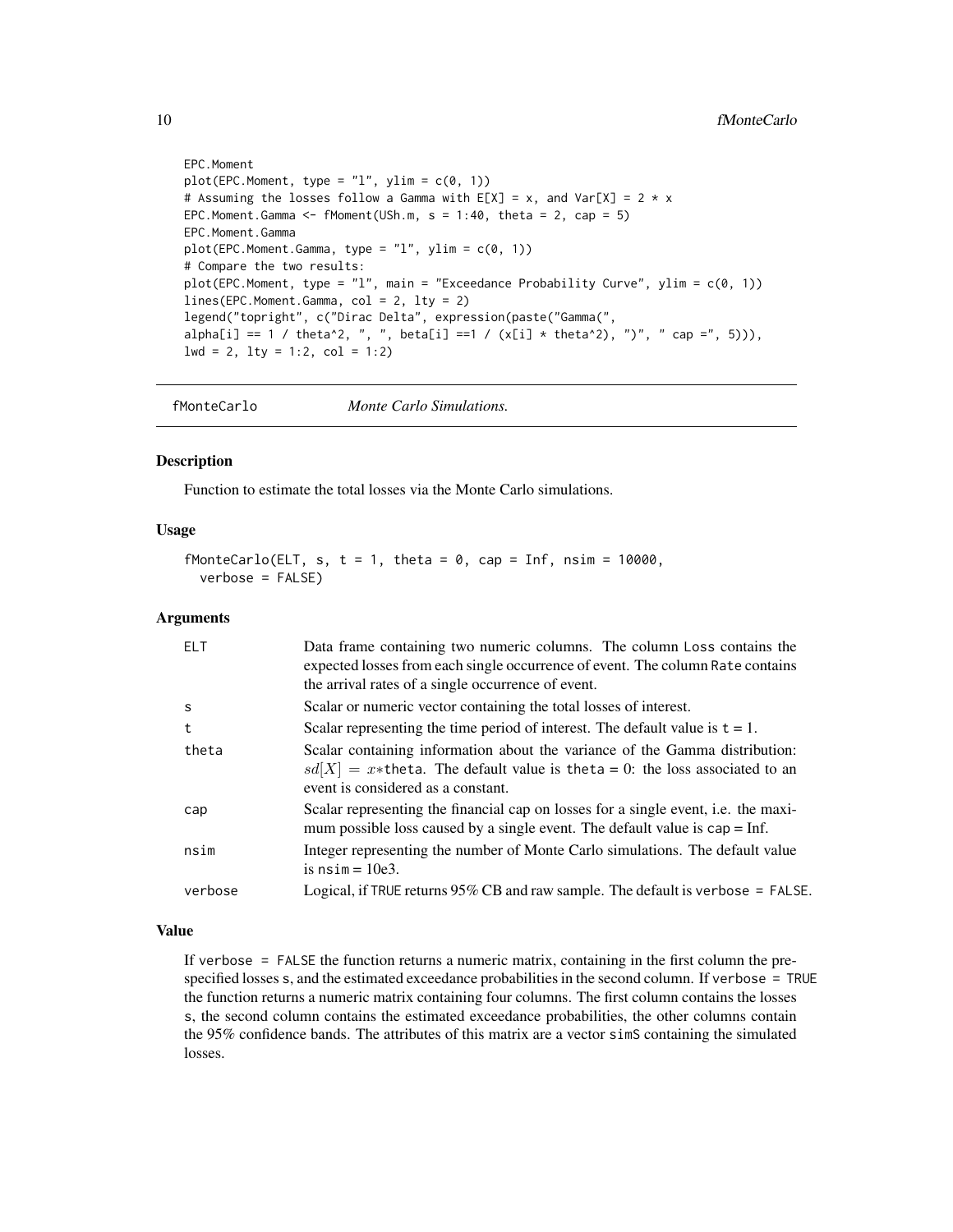#### <span id="page-10-0"></span>fPanjer 11

### Examples

data(UShurricane)

# Compress the table to millions of dollars

USh.m <- compressELT(ELT(UShurricane), digits = -6) EPC.MonteCarlo <- fMonteCarlo(USh.m, s = 1:40, verbose = TRUE) EPC.MonteCarlo  $par(mfrow = c(1, 2))$  $plot(EPC.MonteCarlo[, 1:2], type = "l", ylim = c(0, 1))$ matlines(EPC.MonteCarlo[,  $-2$ ], ylim = c(0, 1), lty = 2, col = 1) # Assuming the losses follow a Gamma with  $E[X] = x$ , and Var $[X] = 2 \times x$  and cap = 5m EPC.MonteCarlo.Gamma <- fMonteCarlo(USh.m, s = 1:40, theta = 2, cap = 5, verbose = TRUE) EPC.MonteCarlo.Gamma  $plot(EPC.MonteCarlo.Gamma[, 1:2], type = "l", ylim = c(0, 1))$ matlines(EPC.MonteCarlo.Gamma[, -2], ylim =  $c(\emptyset,1)$ , lty = 2, col = 1) # Compare the two results:  $par(mfrow = c(1, 1))$ plot(EPC.MonteCarlo[, 1:2], type = "l", main = "Exceedance Probability Curve",  $ylim = c(0, 1)$ lines(EPC.MonteCarlo.Gamma[, 1:2], col = 2, lty = 2) legend("topright", c("Dirac Delta", expression(paste("Gamma(",  $alpha[i] == 1 / theta^2, ", "$ , beta[i] ==1 /  $(x[i] * theta^2), ")'$ , " cap =", 5))),  $1wd = 2$ ,  $1ty = 1:2$ ,  $col = 1:2$ )

| fPanjer | Panjer Recursion. |
|---------|-------------------|
|         |                   |

#### Description

Function to calculate the total losses via the Panjer recursion.

#### Usage

fPanjer(ELT, s,  $t = 1$ , theta = 0, cap = Inf, nq = 10, verbose = FALSE)

#### Arguments

| <b>ELT</b> | Data frame containing two numeric columns. The column Loss contains the<br>expected losses from each single occurrence of event. The column Rate contains<br>the arrival rates of a single occurrence of event. |
|------------|-----------------------------------------------------------------------------------------------------------------------------------------------------------------------------------------------------------------|
| -S         | Scalar or numeric vector containing the total losses of interest.                                                                                                                                               |
| t          | Scalar representing the time period of interest. The default value is $t = 1$ .                                                                                                                                 |
| theta      | Scalar containing information about the variance of the Gamma distribution:<br>$sd[X] = x*$ theta. The default value is theta = 0: the loss associated to an<br>event is considered as a constant.              |
| cap        | Scalar representing the financial cap on losses for a single event, i.e. the maxi-<br>mum possible loss caused by a single event. The default value is $cap = Inf$ .                                            |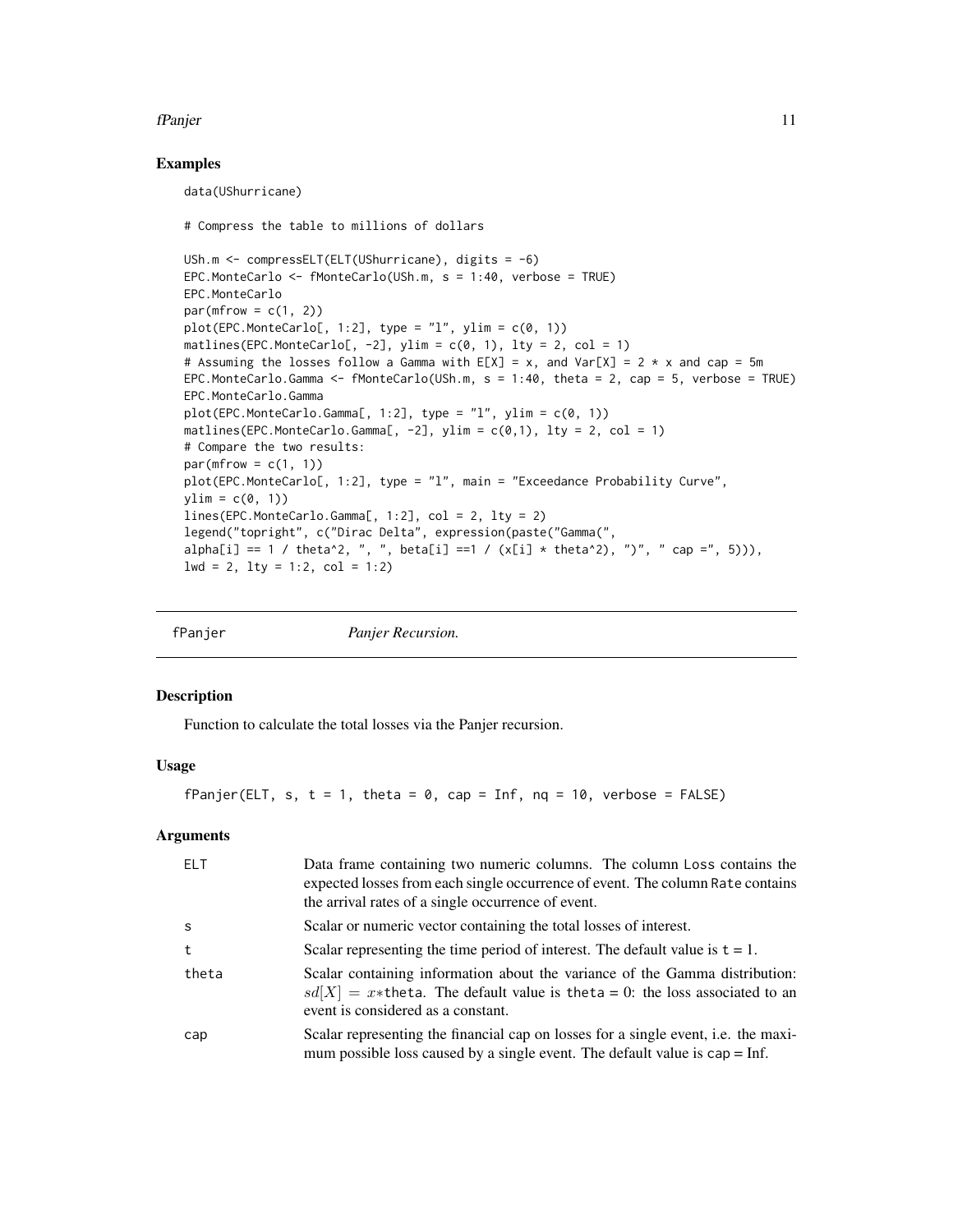<span id="page-11-0"></span>

| na      | Scalar, number of quantiles added when the ta $> 0$                                                                                                                                   |
|---------|---------------------------------------------------------------------------------------------------------------------------------------------------------------------------------------|
| verbose | A logical, if TRUE gives the entire distribution up to the maximum value of s.<br>If FALSE gives only the results for the specified values of s. The default is<br>$verbose = FALSE.$ |

#### Value

A numeric matrix containing the pre-specified losses s in the first column and the exceedance probabilities in the second column.

#### References

Panjer, H.H. (1980), 'The aggregate claims distribution and stop-loss reinsurance,' *Transactions of the Society of Actuaries*, 32, 523-545.

## Examples

```
data(UShurricane)
# Compress the table to millions of dollars
USh.m <- compressELT(ELT(UShurricane), digits = -6)
EPC.Panjer <- fPanjer(USh.m, s = 1:40, verbose = TRUE)
EPC.Panjer
plot(EPC.Panjer, type = "l", ylim = c(0,1))# Assuming the losses follow a Gamma with E[X] = x, and Var[X] = 2 \times x and cap = 5m
EPC.Panjer.Gamma <- fPanjer(USh.m, s = 1:40, theta = 2, cap = 5, verbose = TRUE)
EPC.Panjer.Gamma
plot(EPC.Panjer.Gamma, type = "l", ylim = c(0,1))# Compare the two results:
plot(EPC.Panjer, type = "l", main = 'Exceedance Probability Curve',
ylim = c(0, 1)lines(EPC.Panjer.Gamma, col = 2, lty = 2)
legend("topright", c("Dirac Delta", expression(paste("Gamma(",
alpha[i] == 1 / theta^2, ", ", beta[i] ==1 / (x[i] * theta^2), ")", " cap =", 5))),
1wd = 2, 1ty = 1:2, col = 1:2)
```
summary.ELT *Summary statistics for class ELT.*

## Description

Summary statistics for class ELT.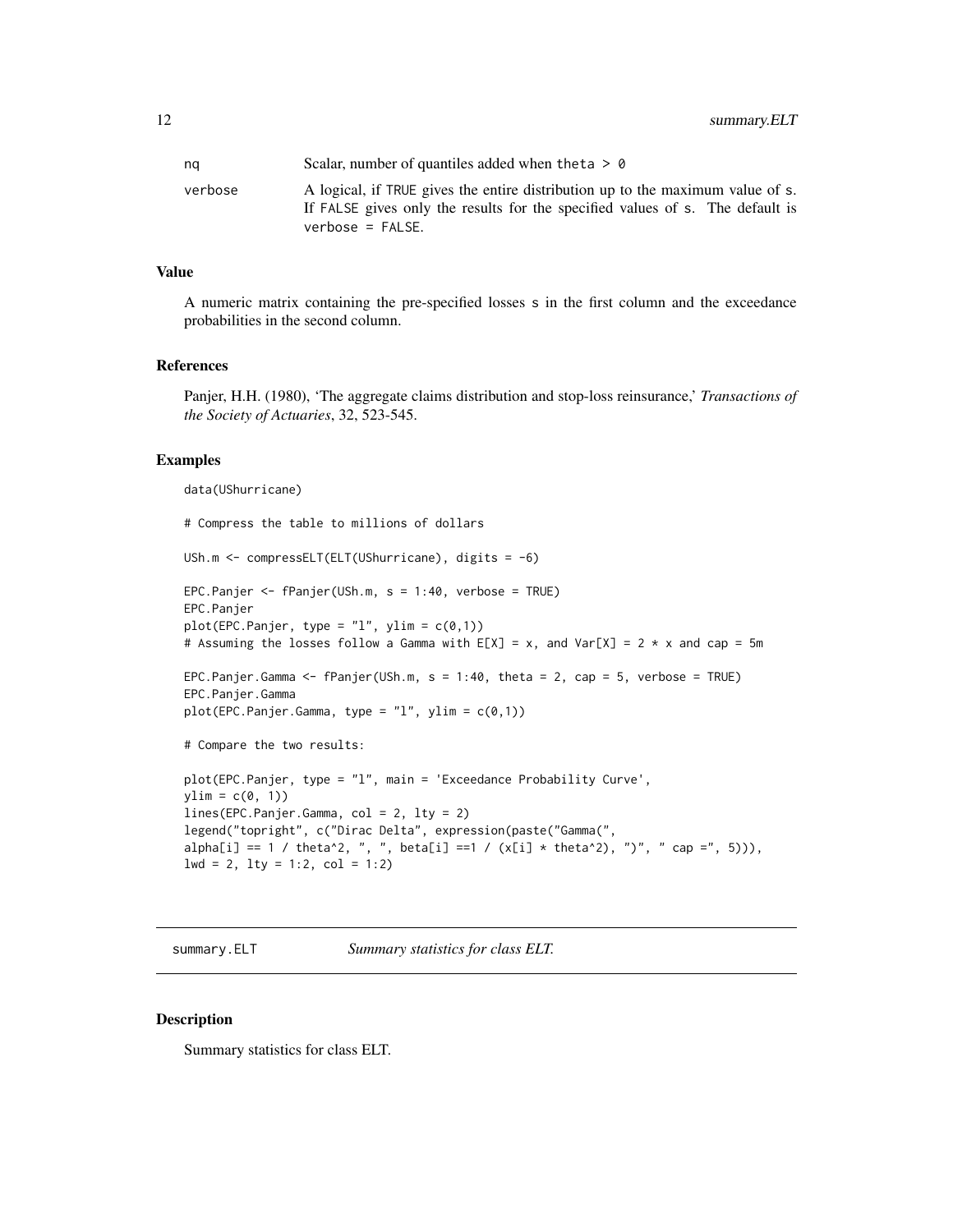## <span id="page-12-0"></span>UShurricane 13

## Usage

```
## S3 method for class 'ELT'
summary(object, theta = 0, cap = Inf, t = 1, ...)
```
## Arguments

| object     | An object of class ELT. Data frame containing two numeric columns. The col-<br>umn Loss contains the expected losses from each single occurrence of event.<br>The column Rate contains the arrival rates of a single occurrence of event. |
|------------|-------------------------------------------------------------------------------------------------------------------------------------------------------------------------------------------------------------------------------------------|
| theta      | Scalar containing information about the variance of the Gamma distribution:<br>$sd[X] = x*$ theta. The default value is theta = 0: the loss associated to an<br>event is considered as a constant.                                        |
| cap        | Scalar representing the financial cap on losses for a single event, i.e. the maxi-<br>mum possible loss caused by a single event. The default value is $cap = Inf$ .                                                                      |
| $^{\rm t}$ | Scalar representing the time period of interest. The default value is $t = 1$ .                                                                                                                                                           |
|            | additional arguments affecting the summary produced.                                                                                                                                                                                      |

## Value

A list containing the data summary, and the means and the standard deviations of  $N$ ,  $Y$ , and  $S$ .

## Examples

data(UShurricane) summary(ELT(UShurricane))

UShurricane *US hurricane data*

## Description

US hurricane data provided by Peter Taylor and Dickie Whitaker.

## Format

Data frame with 32060 rows and 3 columns

## Details

- EventID. ID of 32060 events.
- Rate. Annual rate of occurrence.
- Loss. Loss associated to each event measured in \$.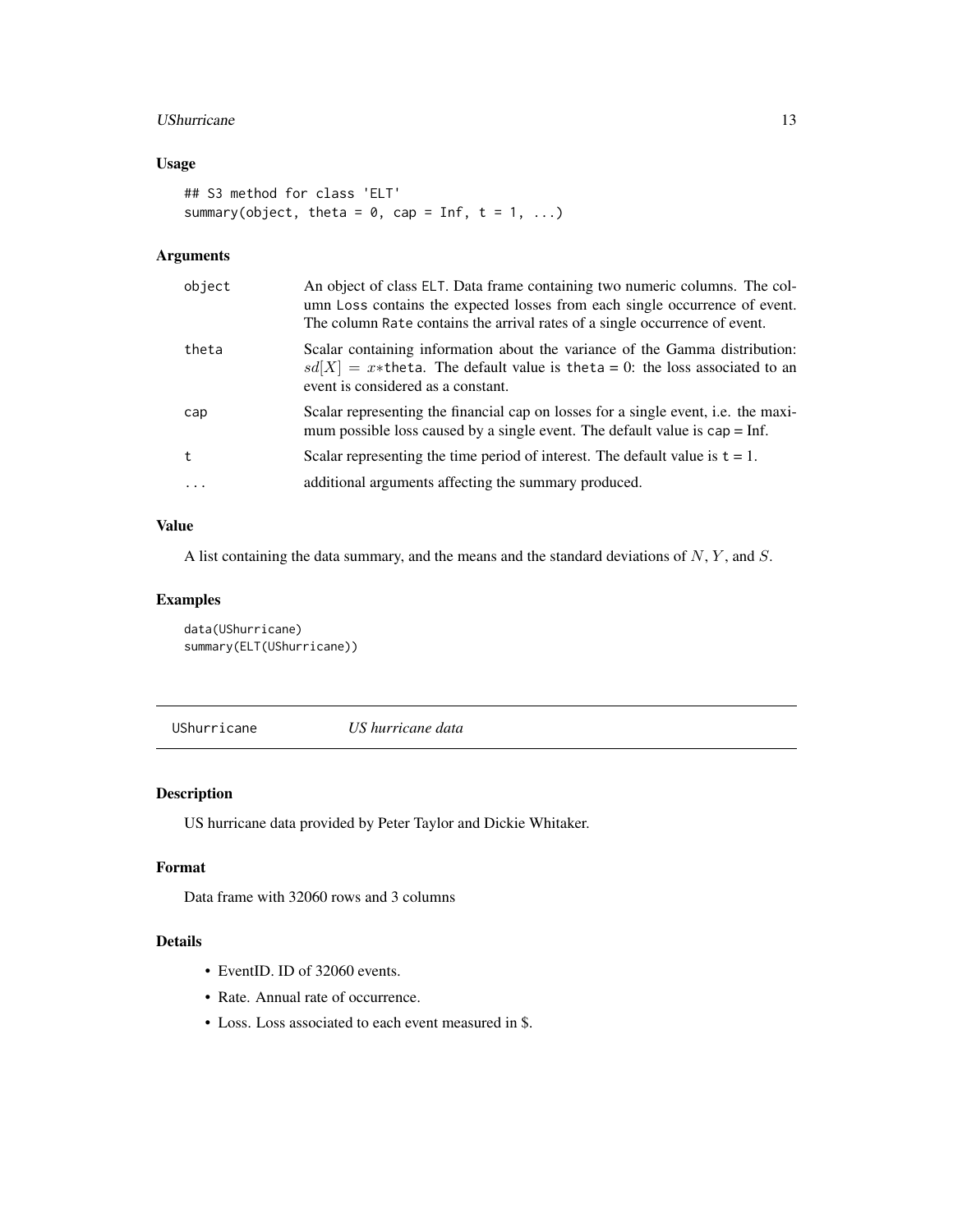<span id="page-13-0"></span>

#### Description

Function for zooming onto a matplot $(x, y, \ldots)$ .

#### Usage

zoombox(x, y, x0, y0 = c(0, 0.05), y1 = c(0.1, 0.6), ...)

#### Arguments

| X, Y     | Vectors or matrices of data for plotting. The number of rows should match. If<br>one of them are missing, the other is taken as y and an x vector of 1:n is used.<br>Missing values (NAs) are allowed. |
|----------|--------------------------------------------------------------------------------------------------------------------------------------------------------------------------------------------------------|
| x0       | range of x to zoom on.                                                                                                                                                                                 |
| y0       | range of y to zoom on. The default value is $y0 = c(0, 0.05)$                                                                                                                                          |
| y1       | range of y where to put the zoomed area. The default value is $y1 = c(0.1, 0.6)$                                                                                                                       |
| $\cdots$ | Arguments to be passed to methods, such as graphical parameters (see par).                                                                                                                             |

## See Also

[matplot](#page-0-0), [plot](#page-0-0)

#### Examples

```
data(UShurricane)
```

```
# Compress the table to millions of dollars
USh.m <- compressELT(ELT(UShurricane), digits = -6)
s < -seq(1, 40)EPC <- matrix(NA, length(s), 6)
colnames(EPC) <- c("Panjer", "MonteCarlo", "Markov",
"Cantelli", "Moment", "Chernoff")
EPC[, 1] <- fPanjer(USh.m, s = s)[, 2]
EPC[, 2] <- fMonteCarlo(USh.m, s = s)[, 2]
EPC[, 3] <- fMarkov(USh.m, s = s)[, 2]
EPC[, 4] <- fCantelli(USh.m, s = s)[, 2]
EPC[, 5] <- fMoment(USh.m, s = s)[, 2]
EPC[, 6] <- fChernoff(USh.m, s = s)[, 2]
matplot(s, EPC, type = "l", lwd = 2, xlab = "s", ylim = c(0, 1), lty = 1:6,
  ylab = expression(plain(Pr)(S>=s)), main = "Exceedance Probability Curve")
zoombox(s, EPC, x0 = c(30, 40), y0 = c(0, .1), y1 = c(.3, .6), type = "1", lwd = 2, lty = 1:6)
legend("topright", legend = colnames(EPC), lty = 1:6, col = 1:6, lwd = 2)
```